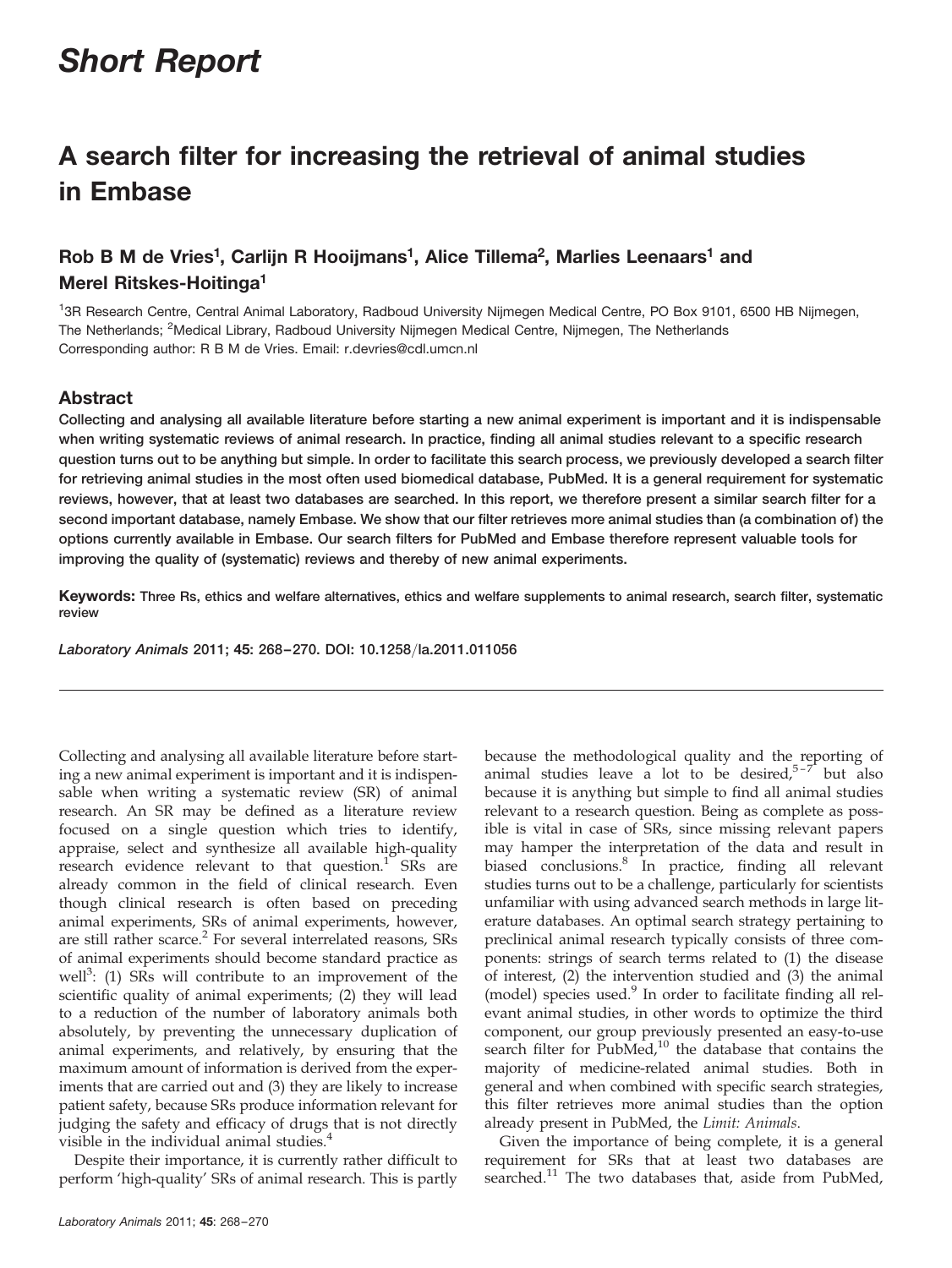are most relevant for identifying animal studies are Web of Science and Embase. Because Web of Science does not have a thesaurus and because using extensive search strategies including search filters is not yet feasible in this database, we decided to develop a search filter for Embase. Although there is considerable overlap between PubMed and Embase, the latter contains many journals that are not included in the former, notably European and pharmacological journals.

As Embase is a useful complement to PubMed, it is important to be able to identify all animal studies relevant to a particular research question in this database as well. Embase offers several options in order to perform a (more) specific search for animal experiments. First, there are a number of Emtree terms (i.e. thesaurus terms similar to PubMed's MeSH terms) that are more or less directly related to animal studies: 'nonhuman', 'animal', 'animal experiment', 'experimental animal' and 'animal model'. The first two Emtree terms, however, are too broad, as the former includes plants/microoganisms and the latter not only pertains to vertebrates but also to invertebrates. In this paper and in our search filter, we follow the legal definition of animal experiment employed in most countries, according to which experiments on invertebrates are not considered animal experiments. The last three Emtree terms are more specific, but the assignment of these terms to papers turns out to be less than perfect: we have found quite a few papers that clearly report the results of animal experiments but to which none of these terms had been assigned.

Secondly, three limits are currently available: Animals, Animal Studies and Experimental Subjects/category heading Animals (with the option to select all species/ groups of animals mentioned under this heading). The underlying search strategy for the first two limits is clear. The limit Animals is equivalent to the search string: (exp animal/OR exp vertebrate/OR exp invertebrate/) NOT human/; the limit Animal Studies to the string: animal experiment/OR animal model/OR animal tissue/OR animal cell/. A problem with the first limit is that, because of the 'NOT human'-part, papers that report both animal experiments and studies in humans are excluded. The second string is problematic because the first half consists of Emtree terms the assignment of which is less than optimal (see above), while the second half refers to in vitro rather than in vivo studies. The category heading Animals is a very recent addition to the limit Experimental Subjects and we were unable to find out the exact search string behind it. Even though, compared with the other two limits, more records are retrieved by using this limit, there still appeared to be room for improvement.

We have therefore developed a search filter for Embase (under the OvidSP search platform; WoltersKluwer Health), similar to the one we designed for PubMed.<sup>10</sup> Starting from this previously developed filter, we searched for Emtree terms equivalent to the MeSH terms in the PubMed filter and for related Emtree terms that did not correspond with MeSH terms but were relevant for the subject of animal experimentation.

In addition, a part to search for relevant terms in the titles and/or abstracts of records (a tiab-part) was added. Such a

part was used in the PubMed filter in order to also retrieve the most recent papers, which have not yet received MeSH terms. Since in Embase all papers are indexed, a tiab-part would at first glance seem unnecessary. However, because of the deficiencies in the indexing process discussed in the previous paragraphs and given the importance of being as complete as possible, we added a tiab-part to our Embase filter as well. Compared with the tiab-part of the PubMed filter, a few minor modifications were made, e.g. (parts of) the scientific names of all the species included were added.

Our search filter for retrieving animal studies in Embase can be found in [Supplement 1](http://.oxfordjournals.org/lookup/suppl/doi:10.1093//LA-11-056/-/DC1) (see [http://la.rsmjournals.](http://la.rsmjournals.com/cgi/content/full/la.2011.011056/DC1) [com/cgi/content/full/la.2011.011056/DC1\)](http://la.rsmjournals.com/cgi/content/full/la.2011.011056/DC1). The number of records found by using this search filter and the limits Animals and Animal Studies are shown in Table 1. (Because we did not know the search string behind the limit Experimental Subjects/category heading Animals, we were unable to run this string and thereby determine how many records this limit retrieves on its own.) Application of the search filter resulted in many hits not found with (a combination of) the limit Animals and the limit Animal Studies. A random sample showed that a substantial number of these extra hits pertain to animal experiments.

The added value of the search filter becomes even more obvious when looking at examples of specific search strategies: we tested one strategy for finding animal experiments studying the effect of probiotics on acute pancreatitis and one for finding animal studies regarding the effect of pregnancy on the functional vascular properties of renal arteries (for full search strategies, see [Supplement 2](http://.oxfordjournals.org/lookup/suppl/doi:10.1093//LA-11-056/-/DC1): [http://la.](http://la.rsmjournals.com/cgi/content/full/la.2011.011056/DC2) [rsmjournals.com/cgi/content/full/la.2011.011056/DC2](http://la.rsmjournals.com/cgi/content/full/la.2011.011056/DC2)). In case of the search strategy on probiotics and pancreatitis, the search filter led to 26 (59%) more records than a combination of the three limits available in Embase (Animals, Animal Studies and Experimental subjects/category heading Animals). Of these 26 hits, more than half were relevant to the subject, although these were mainly reviews. In case of the search for animal studies on the effects of pregnancy on renal arteries, 38 extra records (11%) were found through the search filter (the combination of limits yielded

Table 1 Results of searches in Embase using limits and our search filter (search date 23 May 2011)

|               |                                                      | No. of records |
|---------------|------------------------------------------------------|----------------|
| <b>Search</b> | Search string                                        | retrieved      |
| 1             | <b>Limit Animals</b>                                 | 3,682,990      |
| 2             | <b>Limit Animal Studies</b>                          | 2,437,901      |
| 3             | 1 OR 2: combination of limits                        | 4,149,787      |
| 4             | Search filter: Emtree-part                           | 4,256,629      |
| 5             | Search filter: tiab-part                             | 3,550,030      |
| 6             | Whole search filter                                  | 4,850,933      |
| 7             | 6 NOT 3: extra records through<br>search filter      | 1,010,142      |
| 8             | Probiotics & pancreatitis &<br>combination 3 limits  | 44             |
| 9             | Probiotics & pancreatitis &<br>search filter         | 70             |
| 10            | Pregnancy & renal arteries &<br>combination 3 limits | 360            |
| 11            | Pregnancy & renal arteries &<br>search filter        | 395            |